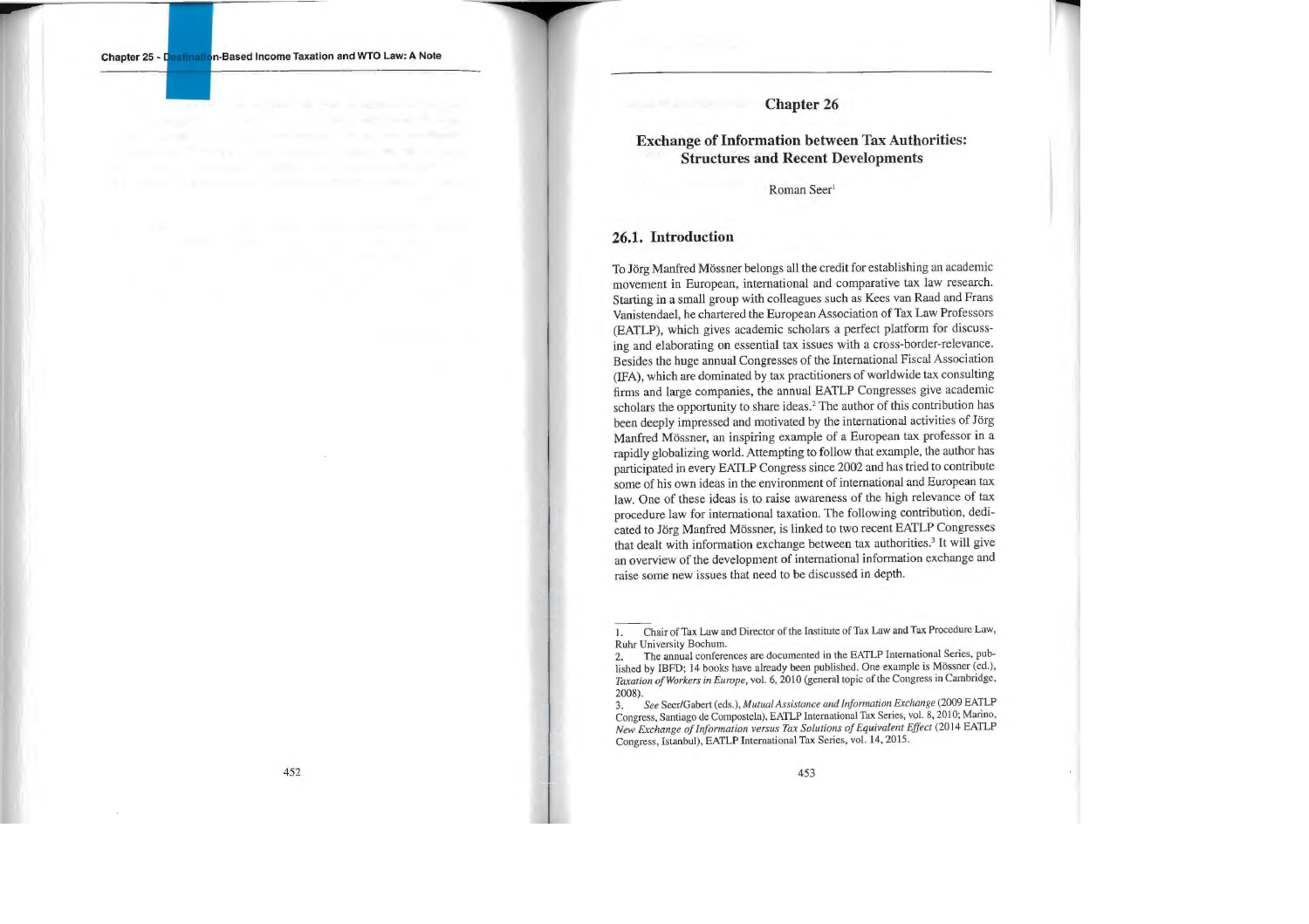### **26.2. Different legal bases of information exchange in tax matters**

26.2.1. Exchange of information on bilateral legal bases

#### 26.2.1.1. Information clauses modelled on article 26 of the OECD Model Tax Convention

The information clauses in bilateral double tax agreements are generally divided into so-called small and major information clauses. Small information clauses narrow the information exchange requirement to the accomplishment of the agreement itself. Major information clauses contribute to the accomplishment of national tax law of the contracting states. Although article 26 of the OECD Model Tax Convention (OECD MTC) is the negotiating basis for the conclusion of new double tax treaties (DTTs ), at least between OECD member countries, small disclosure clauses are found predominantly in older DTTs. However, the categorical classification of the DTT information clauses into small and major clauses cannot always be distinguished clearly; in fact, hybrid forms exist, as well as extensions.

According to article  $26(4)$  of the OECD MTC (2005), the requested state must not disregard its domestic power of investigation based an claiming that it has no own fiscal interest in the requested information. Article 26(5) of the OECD MTC (2005) adds that a contracting state is not allowed to refuse the granting of an information request solely because the information is owned by a bank or another financial institution or by an authorized representative or trustee. The OECD MTC (2005) takes on the distinction between the protection of banking secrecy and the protection of commercial secrets. While the protection of commercial secrets is necessary to sustain fair competition, banking secrecy may endanger competition through distorting signals (i.e. tax evasion and unfair competition between financial centres).4 Banking secrecy can basically be seen as a tool for states to maintain a location advantage.

On 17 July 2012, the OECD approved an update to article 26 of the OECD MTC and its interpretation. Article 26(2) was amended to allow the use of information received for tax purposes for non-lax purposes as well, provided such use is allowed by the tax legislation in both states and the competent authority of the supplying state authorizes such use. This used to be an optional provision, according to paragraph 4.3 of the arnended Commentary

on Article 26 of the OECD MTC. Furthermore, the Commentary expanded the interpretation of the standard of foreseeable relevance (article  $26(1)$ ) and of the term "fisbing expeditions" to include a group of taxpayers not individually identified. Paragraph 5 of the Commentary states that a reasonable possibility for the relevance of the requested information has to exist at the time the request is made, but once the information is received, it is immaterial whether the information is actually relevant. If the requesting state has clarified the relevance of the requested information explicitly, the information must be provided.<sup>5</sup> Requests for information cannot be declined solely because a final assessment of the relevance of the requested infonnation is still ongoing. However, speculative requests (fishing expeditions) are still explicitly excluded.

The most significant amendment is the allowance for requests for information on a group of taxpayers (referred to in paragraph 5.2 of the Commentary on Article 26 of the OECD MTC), as there is no obligation to identify the group individually. Declining the request for information on the basis that it is not a fishing expedition will often be difficult, because the requesting state cannot refer to an ongoing investigation of a certain taxpayer as a mere justification.<sup>6</sup> In most cases, this would lead to random or speculative requests. In order to fulfil the prerequisite of foreseeable relevance of the information and the request not being determined as a fishing expedition, the requesting state must provide detailed information on the necessity of the request. This includes dcscribing the group and specific circumstances explicitly, explaining the applicable law and why there is reason to believe that the taxpayers in the group have been non-compliant with this law. Furthermorc, it has tobe shown that the requested information would lead to compliance by those taxpayers. Various countries have already interpreted article 26 of the OECD MTC to include group requests. However, for other countries, this represents a new interpretation.

#### 26.2.1.2. Tax information exchange agreements (TIEAs) modelled on the OECD MTC

Beyond the OECD MTC, the OECD published a model agreement on fiscal information exchange in April 2002 - the so-called Tax Infonnation Exchange Agreement Model Convention (TIEA MC). lt involves the exchange of fiscal information between OECD member countries and tax

<sup>4.</sup> Seer, *EC Tax Review* 2013, p. 66 (67).

<sup>5.</sup> Commentary on Article 26 of the OECD MTC, para. 5.<br>6. See Dourado. in Reimer/Rust (eds.). Klaus Vogel on Dou

<sup>6.</sup> *See* Dourado, in Reimer/Rust (eds.), *Klaus Vogel an Double Taxation Conventions,*  4th edn., Kluwer Law International 2015, Art. 26, para. 187 et seq.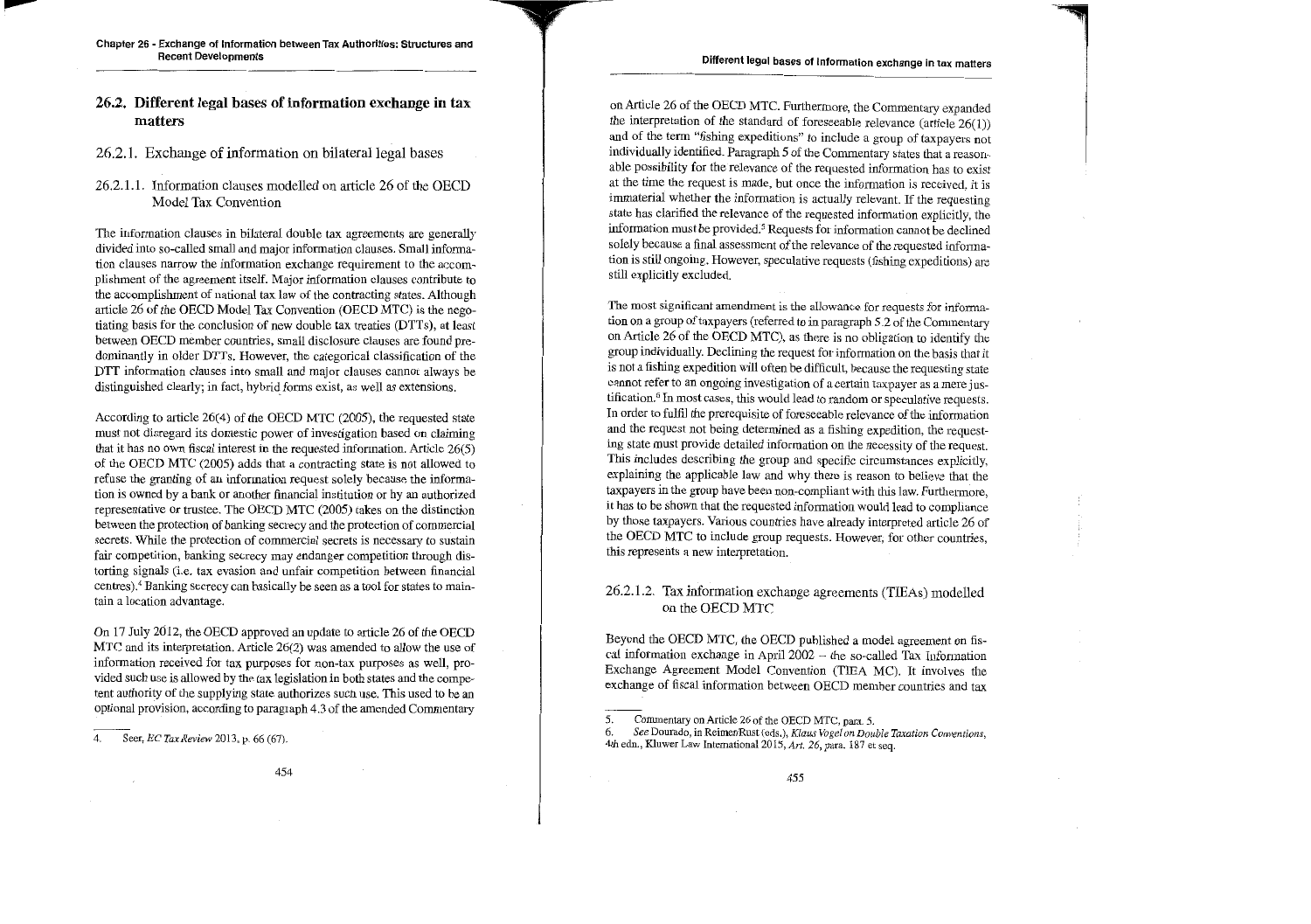havens identified by the OECD and represents a result of the "Harmful Taxation Project" initiative. The TIEA MC is not a binding instrument. It can be the foundation for multilateral and bilateral agreements, whereby the agreement points out that it is not abont traditional multilateral agreements but an integrated bundle of bilateral agreements. Hence, it displays an exten**sion of the avail.able resources in information exchange.** 

**The introduction refers to the importance for information exchange of**  global compliance by financial centres with the standards based on the agreement. This could be a hint regarding the intended field of application of the TIEA MC. The designated disclosure type in article 5 of the TIEA **MC is the request disclosure. Spontaneous provision of information and**  automatic provision of information are not regulated in article 5(1) of the TIEA MC, but following the opinion of the Commentary on the TIEA MC, they can be included in bilateral disclosure agreements if requested by the contracting parties.<sup>7</sup> Furthermore, article 5 of the TIEA MC contains a list of specifications that a request dlsclosure should include. Regarding the individual request disclosure, the model agreement conforms to article 26 of the OECD MTC. In accordance with article 6 of the TIEA MC, tax audits abroad are also generally possible. Article 7 of the TIEA MC deals with **reasons to withhold information. Here, the usuaJ clauses regarding informa**tion exchange can be found, for example the right to withhold information if the requested state could provide the desired information only by violating national law or if the provision of information would contradict the public order of the requested contracting party. Moreover, company and commercial secrets are protected. Information held by banks or other financial institutions has tobe provided by both contracting parties. Accordingly, the distinction between the protection of banking secrecy and the protection of **commercial secrets is also made in this model agreement. Concerning the**  type of taxes included in the agreements (regulated in article 3 of the TIEA MC), the Commentary on the TIEA MC states that bilateral agreements cover at least the categories of direct taxes (taxes on income or profits), capital and wealth taxes, and real estate, inheritance or gift taxes, unless the **contracting parties waive the inclusion of one or more tax types.<sup>8</sup>**

Article  $5(5)(a)$  to  $(g)$  of the TIEA MC also contains regulations concerning which written specifications information requests need to include. Among other things, the requesting state needs to identify the person who is subject to investigation; the tax purpose for which the information is requested; the

**reasons for the assumption why the requested infonnation concerning the**  designated person is substantial for the execution of tax law in the requesting state; and the reasons for the assumption that the requested informa**tion is either available for the requested contracting state or that a person within the jurisdiction of the requested state holds the information or has**  power of disposition. In addition, it needs to be explained in written form that the requesting contracting state has exhausted its available measures to obtain the relevant information within its territory. The latter determines the principle of subsidiarity, which is common for information exchange. The requesting state has to name specified reasons for the request for information. The list of essential specifications of article  $5(5)(a)$  to (g) of the TIEA MC forces the requesting state to formulate a precise and detailed request to be thought out weil in advance. The specification of the tax purpose results **in a tax secret that provides a higher protection against a multiple usage or**  change of the original purpose than article 26 of the OECD MTC.

#### 26.2.2. Information exchange based on EU law

#### 26.2.2.1. From the EC Mutual Assistance Directive  $77/799/EC<sup>9</sup>$  to the EU Directive on Administrative Cooperation (Council Directive 2011/16/EU of 15 February 2011) (DAC  $1$ )<sup>10</sup>

Information excbange between EU Member States is not only based on **international law agreements. The progress of European integration led to an internationalization of economic processes. Al.ready in the 1970s, the restriction of investigative measures to the taxpayer's own country (accord**ing to the formal territoriality principle) resulted in difficulties for national **tax administrations in controlling cross-border taxation and collecting the relevant taxes. This led to shortfalls in tax revenues and a distortion of**  the capital market, clearly harnpeiing competition. Hence, the functioning of the European internal market was put at risk. The result was the EC Mutual Assistance Directive of 1977. Some 30 years later, the Commission considered that the Mutual Assistance Directive could no longer meet the present requirements for administrative cooperation.<sup>11</sup> The proposal for an EU Directive onAdministrative Cooperation (DAC 1) was endorsed by the Economic and Financial Affairs Council on 15 February 2011 and had to be

**<sup>7.</sup> Commentary on the TIEA MC, para. 39.** 

<sup>8.</sup> ld., para. 9.

<sup>9.</sup> Directive 77/799/EC of 19 December 1977, OJ EC No. L336, pp. 15-20.

**<sup>10.</sup> Council Direct:ive 2011/16/EU of 15.2.2011 on administrative cooperation in the field of taxation and repealing Directive 77/799/EC, OJ EU of 11.3.2011, No. L64/1. 11. COM (2009) 29, Explanatory Memorandum, Context of the proposal, General context.**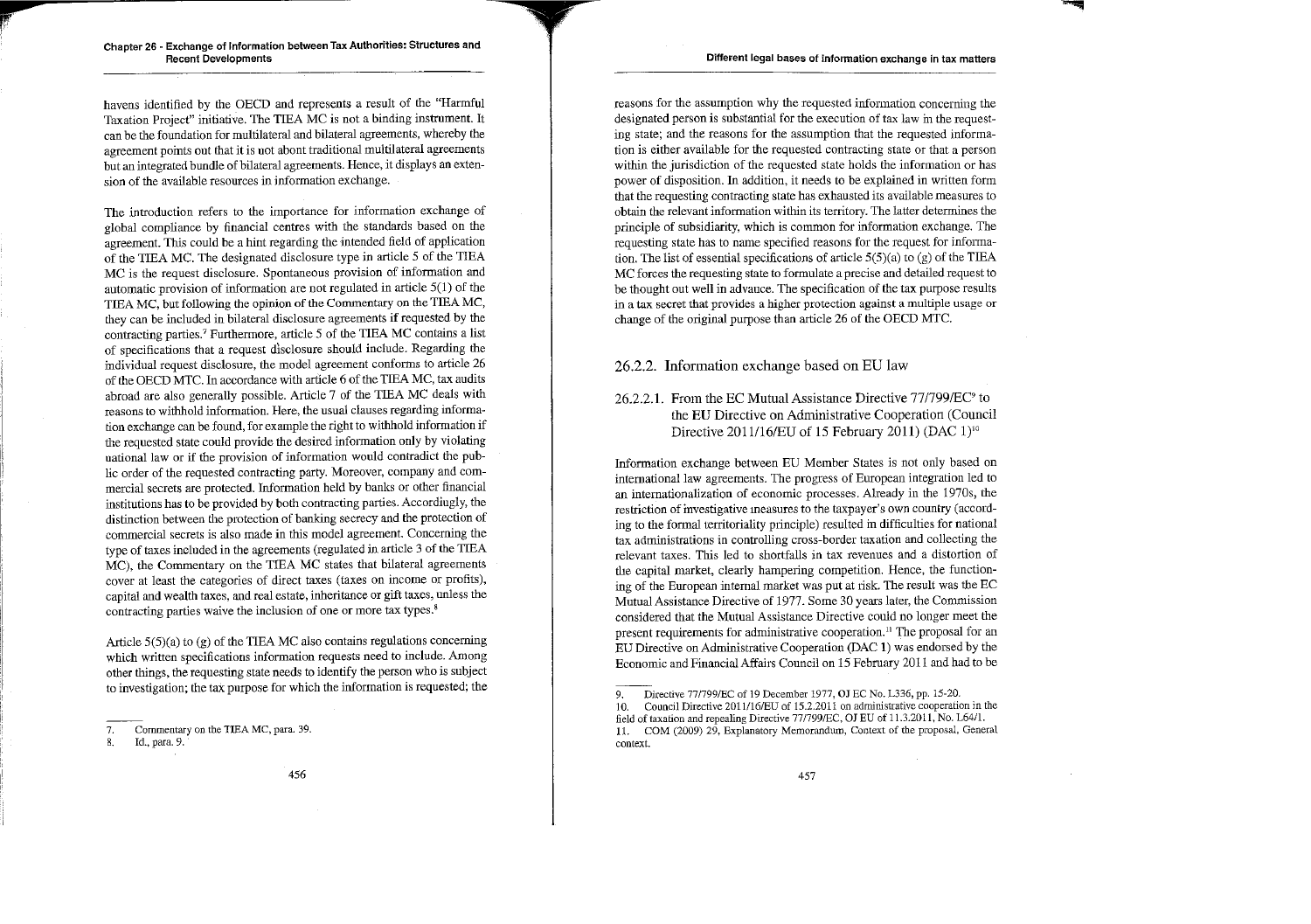incorporated into national law by 1 January 2013. Its aim was to strengthen the cooperation between the tax authorities of the European Union<sup>12</sup> by providing comrnon principles and rules. The directive gives a minimum standard for intergovernmental cooperation on tax matters.

DAC 1 is an important step towards effective administrative assistance and excbange of information. The following amendments of the former Directive 77/799/EC can be emphasized:<sup>13</sup>

- the requirement of a central liaison office in every Member State with a centralized responsibility for the information exchange procedure  $(\text{article } 4(2))$ ;
- the possibility to earmark liaison departments with the task of exchanging directly tax relevant information with the competent offices of othcr Mcmber States (article 4(3));
- the standardization of the submission forms for the request of information according to standard computerized formats (article 20); the use of these standardized formats is accompanied by regulations concerning the use of the Common Communication Network (CCN) in article 21;
- the setting of time limits for providing the requested information (article 7(1): not later than 6 months; not later than 2 months if the requested tax authority possesses that information; article  $7(3)-(6)$ : specific short-timed procedures of sending receipt, notifying request deficiencies or explaining the reason for the failure to submit the requested information);
- enlargement of the scope of spontaneous and automatic exchanges of information (articles 8 and 9);
- the abolishment of the limit of national bank secrecy by setting it outside the scope of protected commercial, industrial or professional secrets (article 17(4) and article 18(2)); and
- enabling and stimulating the presence of all parties' administrative tax officers (article 11) and simultaneous controls/audits by two or more tax authorities (article 12).

These measures – already used successfully with regard to  $VAT^{14}$  – will malce information exchange faster. Language still remains an issue for efficient information exchange between cooperating countries. Therefore, DAC 1 states that requests for cooperation, including requests for notification and attached documents, may be in any language agreed between the cooperating parties (article 21(4)).

#### 26.2.2.2. From Council Directive 2003/48/EC of 3 June 2003 (the Savings Directive)<sup>15</sup> to Council Directive 2014/107/EU of 9 December 2014 (DAC 2) <sup>16</sup>

The former EC Mutual Assistance Directive 77/799/EC did not provide for a mandatory automatic information exchange system. In the field of crossborder financial transactions, the aim of the Savings Directive has been to make savings income in the form of interest payments accumulated by beneficial owners in one EU Member State who are fiscally resident in another Member State subject to effective taxation (article 1 of Directive 2003/48/ EC). For the first time in EU tax procedure law, the Savings Directive contained in a predefined number of cases a mandatory automatic exchange of information (AEOI) between the Member States (article 9 of Directive 2003/48/EC). If the beneficial owner has been a resident of an EU Member State and the paying agent has been established in a different EU Membcr State, the minimum amount of information to be reported by the paying agent to the competent authority of its Member State of establishment shall consist of (article 8(1) of Directive 2003/48/EC):

- the identity and residence of the beneficial owner;
- the name and address of the paying agent;
- the account number of the beneficial owner; and
- the amount of interest paid or credited during the tax year.

This information has to be transmitted at least once a year and within 6 months following the end of the tax year of the Member State of the paying agent. This AEOI has been undermined by the narrow scope of the Savings Directive, which is limited to the taxation of savings income in the form of interest payments on debt claims, while excluding the taxation of pension and insurance benefits.

Member States that exchange information pursuant to Directive 2003/48/ EC were not permitted to rely on limits to the exchange of information as

<sup>12.</sup> *Supra* n. 10, OJ EU No. L64, p. 2, para. 7.

<sup>13.</sup> *See* Seer, *supra* n. 4, p. 69 et seq.

<sup>14.</sup> *See Council Regulation No. 904/2010 of 7.10.2010 on administrative cooperation* in the field ofVAT, OJ EU of 12.10.2010, No. L268/l.

<sup>15.</sup> Council Directive 2003/48/EC of 3.6.2003 on taxation of savings income in the form of interest payments, OJ EU of 26.6.2003, No. L157/38.

<sup>16.</sup> Council Directive 2014/107/EU of 9.12.2014 amending Directive 2011/16/EU as regards mandatory automatic exchange of information in the field of taxation, OJ EU of 16.12.2014, No. L359/l.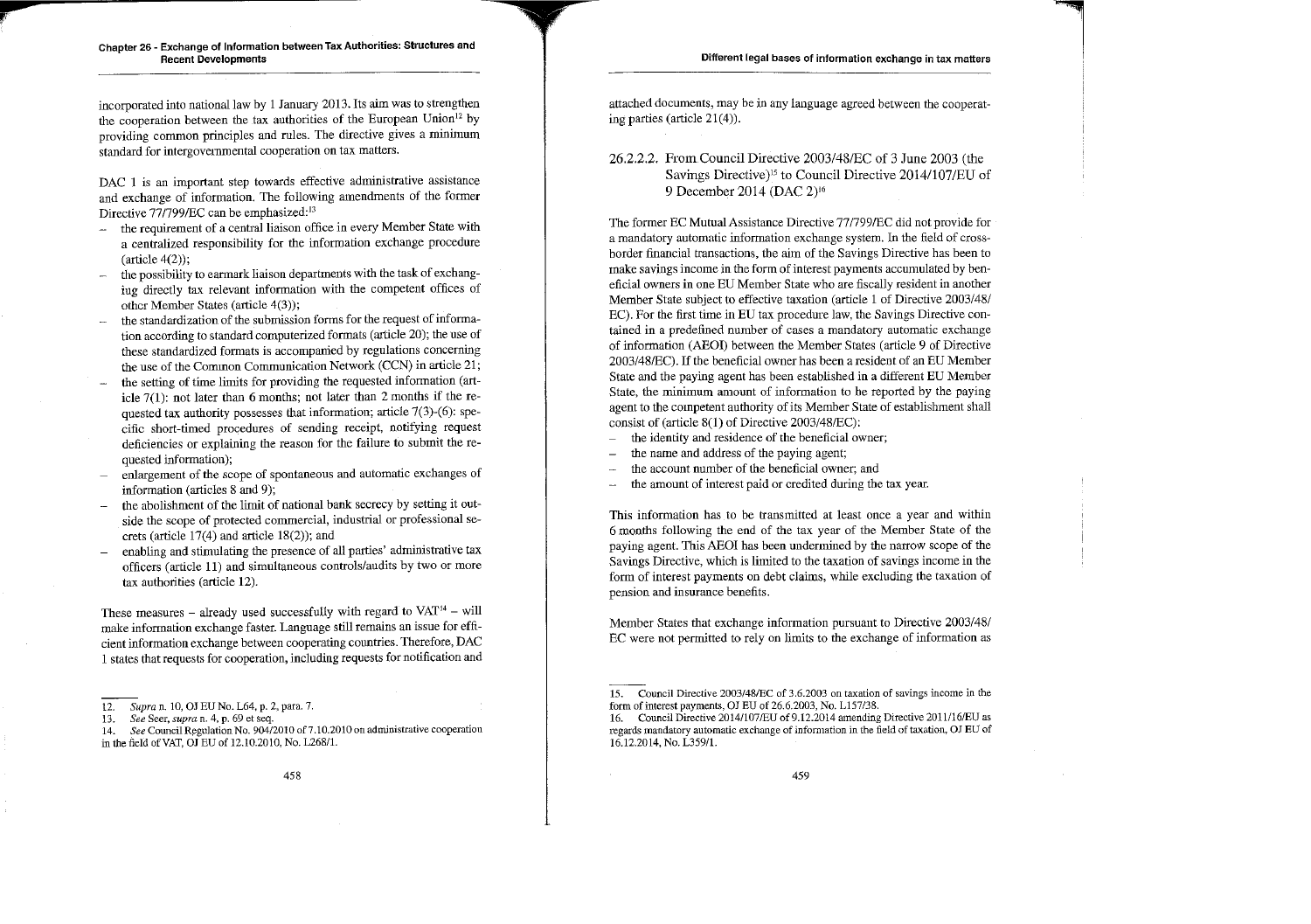set out in the former Directive 77/799/EEC.<sup>17</sup> However, Austria, Belgium and Luxembourg were al1owed not to apply the automatic exchange during a transitional period. Instead of the information exchange, these Member States levied a withholding tax at a rate starting at 15% and ending at 35%  $(since 1 July 2011)$  of the interest amount (article 11 of Directive 2003/48/ EC). Since 1 January 2011, Belgium has taken part in the automatic information exchange and has no longer levied the withholding tax. Luxembourg bas followed this smne tax policy change as from 1 January 2015. Only Austria has still refused the AEOI on savings interest.

Besides the field of interest taxation that has been covered by the Savings Directive, DAC 1 *(see section 26.2.2.1.)* has enacted an AEOI between the Member States for the following five predefined categories of income and capital (article  $8(1)$  of DAC 1) from 1 January 2014 onwards:

- income from employment;
- directors' fees;
- life insurance products not covered by other directives, such as Council Directive 2003/48/EC, mnended by Council Directive 2014/48/EU *(see*  section 26.2.2.2.);
- pensions; and
- ownership of and income from immovable property.

The Member States have to report the aforementioned information to the Member State of residence at least once a year, within 6 months following the end of the tax year of the Member State during which the information became available (article  $8(6)$  of DAC 1).

Despite these further steps towards an AEOI in tax matters on the level of EU law, a wide range of cross-border financial investments and transactions were still not covered. In parallel, the US government exerted tremendous pressure on foreign financial industries by the so-called Foreign Account Tax Compliance Act (FATCA). FATCA requires foreign (non-US) financial institutions (FFis) such as banks, funds, certain brokers, trusts and trust companies to disclose details of all reportable accounts to the US Interna! Revenue Service (IRS). Reportable accounts are financial accounts maintained by the FFI where the account holder is either a specified person (i.e. any individual who is a citizen or resident of the United Sates) or is a non-US entity with controlling persons that include one or more specified US persons. Controlling persons are individuals who exercise control over an entity. If the financial institution does not comply with this obligation, it has to withhold a tax of 30% of payments from US sources and transfer this tax amount to the IRS as from 1 July 2014. 18 If the foreign state concludes a so-called intergovernmental agreement (IGA) with the United States, financial institutions resident in this foreign state are treated as "compliant financial institutions" and are exempted from the US withholding tax. With the IGA, the foreign state accepts the AEOI as the common reporting standard (CRS) for foreign financial accounts.<sup>19</sup> As of 11 July 2016, 101 States have signed an IGA type A and 11 states have signed an IGA type B. All EU Member States, as weil as a number of other states featuring strong bank secrecy (like Liechtenstein and Switzerland), are affected by this new financial legislation.

This US tax policy has been flanked by the OECD, which has published (21 July 2014) a Standard for Automatie Exchange of Financial Account Information in Tax Matters. The OECD standard includes two elements to secure a proper exchange of infonnation on financial accounts:

- a model agreement between the competent authorities of the contracting states on the automatic exchange of financial account information (AEFI) to improve international tax compliance (multilateral competent authority agreement (MCAA, *see* section 26.2.3.)); and
- a common staudard on reporting and due diligence for financial account information (common reporting standard (CRS)).

As of 29 October 2014, 51 states have signed an MCAA based on the OECD MCAA standard.20 With this international standard for AEFI, the OECD sped up EU development on this matter. In order to guarantee a unified common reporting standard between EU Member States, DAC 1 *(see*  section 26.2.2.1.) had to be adapted to this new worldwide standard. This was realized by Council Directive 2014/107/EU of9 December 2014 (DAC 2). DAC 2 enlarges article 8 of DAC l by a new paragraph 3a that obliges each Member State to take the necessary measures to require its financial institutions to comply with the CRS. The CRS stipulates that the competent authority of each Member State is obliged, as from 1 January 2016, to communicate via automatic exchange specific information on financial

<sup>17.</sup> *See* recital 16 of Council Direct:ive 2003/48/EC, *supra* n. 15.

<sup>18.</sup> *See* secs. 1471-1473 US IRC: a US withholding agent has to deduct and pay 30% of the payments to non-compliant foreign financial institutions.

<sup>19.</sup> See the detailed list of IGAs, differentiated into a bilateral type A and a unilateral type B, at http://www.treasury.gov/resource-center/tax-policy/treaties/Pages/FATCA. aspx (accessed 11 July 2016). *See also* Parada, *lntergovernmental Agreements and the Implementation of FATCA in Europe,* World Tax Journal 2015, pp. 201-240.

<sup>20.</sup> Meanwhile, the total number of signatories has increased to 83; *see* OECD, *Global Forum on Transparency and Exchange of Informationfor Tax Purposes, Automatie Exchange of FiMncial Account Information,* updated 28 June 2016.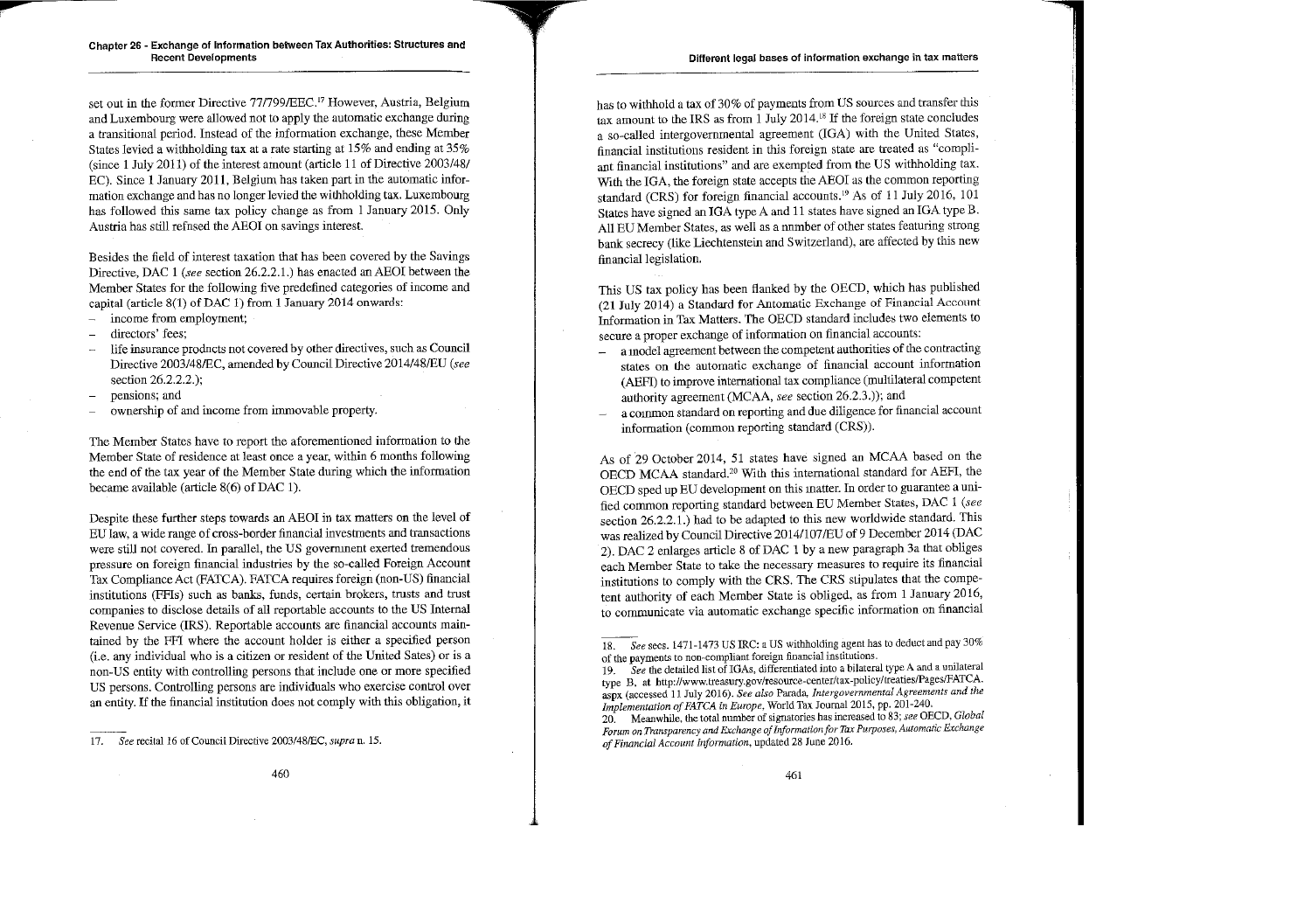accounts to any other Member State. For Austria, this obligation will start on 1 January 2017.

**At the same time, the narrower Savings Directive became useiess. Therefore,**  it was repealed by Council Directive 2015/2060/EU of 10 November 2015.<sup>21</sup> Furthermore, the intermediate amendment of the Savings Directive by Council Directive 2014/48/EU of 24 March 2014<sup>22</sup> did not come into force.

## 26.2.2.3. Council Directive 201512376/EU of 8 December 2015 (DAC 3)23 and Council Directive 20161881/EU of 25 May 2016 (DAC 4)<sup>24</sup>

**DAC 3 is a consequence of the so-called Luxembourg Leaks scandal and**  enlarges the mandatory AEOI on advance cross-border rulings (ACBRs) and advance pricing agreements (APAs). The scope of DAC 3 1s far-reaching. It covers not only ACBRs that set regulatory law but also ACBRs that only interpret statutory law (article1(1)(b) of DAC 3). DAC 3 follows a twostep approach. As a first step, each Member State has to automatically send basic information about ACBRs and APAs to all other Member States. This gives the other Member States the opportunity to further examine whether an ACBR or APA affects its financial interests and its national tax law. After this evaluation of the basic data transmitted, in a second step, each Member State may have the ability to request further information in particular cases. This approach combines AEOI on general tax-risk-related matters with the exchange of information on request in specific cases. All Member States are to adopt DAC 3 by national laws, regulations and administrative provisions by 31 December 2016. The European Commission\_ shall by 31 December 2017 develop and provide with technical and logistical sup**port a secure Member State central directory where the given inforrnation**  will be stored with access available to all Member States.

DAC 4 implements, as a further means of achieving transparency, the multinational country-by-country reporting (CbCR) standard (see section 26.2.3.) on the EU level. Multinational enterprise (MNE) groups with consolidated **revenues of EUR 750 million or more have to report in an electronic for**mal certain data about their main business activities. The CbCR shall cover "aggregate information relating to the amount of revenue, profit (loss) **before income tax, income tax paid, income tax accrued, stated capital, ac**cumulated earnings, number of employees, and tangible assets other than cash or cash equivalents with regard to each inrisdiction in which the MNE Group operates" (see the new article 8aa of DAC 4). Further, DAC 4 stipulates that the communication take place within 15 months of the last day of the fiscal year (which begins  $1$  January 2016 or later) of the MNE group to which the CbCR relates. The national laws of the Member States have to be adapted by 4 June 2017.

#### 26.2.3. Information exchange on a multilateral basis

The main multilateral legal source for information exchange on tax matters is the Joint Council of Europe/OECD Convention on Mutual Administrative Assistance in Tax Matters (the Joint Convention), signed in Strasbourg on 25 January 1988.<sup>25</sup> The objective of the Joint Convention is to enable each **party to counter international tax evasion and to better enforce its national**  laws, while at the same time respecting the rights of taxpayers. Meanwhile, all of the EU Member States and 37 further third states have signed and ratified the Joint Convention. The Joint Convention therefore applies to countries that are outside the scope of DAC (see sections 26.2.2.1. to 26.2.2.3.). **In addition, administrative assistance under the Joint Convention covers all**  forms of compulsory payments made to governments, for exarnple to social security agencies,<sup>26</sup> which are not covered by DAC. The amending protocol of 27 May 201027 aligns the Joint Convention with the recent internationally agreed standard on the exchange of information for tax purposes, for example by abolishing bank secrecy for tax purposes (article  $21(4)$ ). This is a sign that bank secrecy is no longer acceptable internationally. In addition, the amending protocol provides for the opening up of the Joint Convention to non-Council of Europe and non-OECD member countries. In this respect,

**<sup>~</sup>ouncil Directive 2015/2060/EU of 10 November 2015 repealing Directive 2003/48/ EC on taxation of savings income in the form of interest payments, OJ EU L 301/1 of** 

<sup>18.11.2015.&</sup>lt;br>22. Council Directive 2014/48/EU of 24 March2014 amending Directive 2003/48/ **EC on taxation of savings income in the form of interest payments, OJ EU of 15.4.2014,**  No.L111/50.

<sup>23.</sup> Council Directive 2015/2376/EU of 8 December 2015, amending Directive 2011/16/ EU as regards mandatory automatic exchange of information in the field of taxation, OJ EU L 352/1 of 18.12.2015.

**<sup>24.</sup> Council Directive 2016/881/EU of 25 May 2016, amending Directive 2.011/16/EU**  as regards mandatory automatic exchange of information in the field of taxation, OJ EU L 146/8 of 3.6.2016.

<sup>25.</sup> CETS No. 127.

**<sup>26.</sup> Article 2(1)(b)(ii) of the Joint Convention enuroerates in the list of covered taxes "compulsory social security contributions payable to general government or to social security institutions established under public law".**  27. CETS No. 208.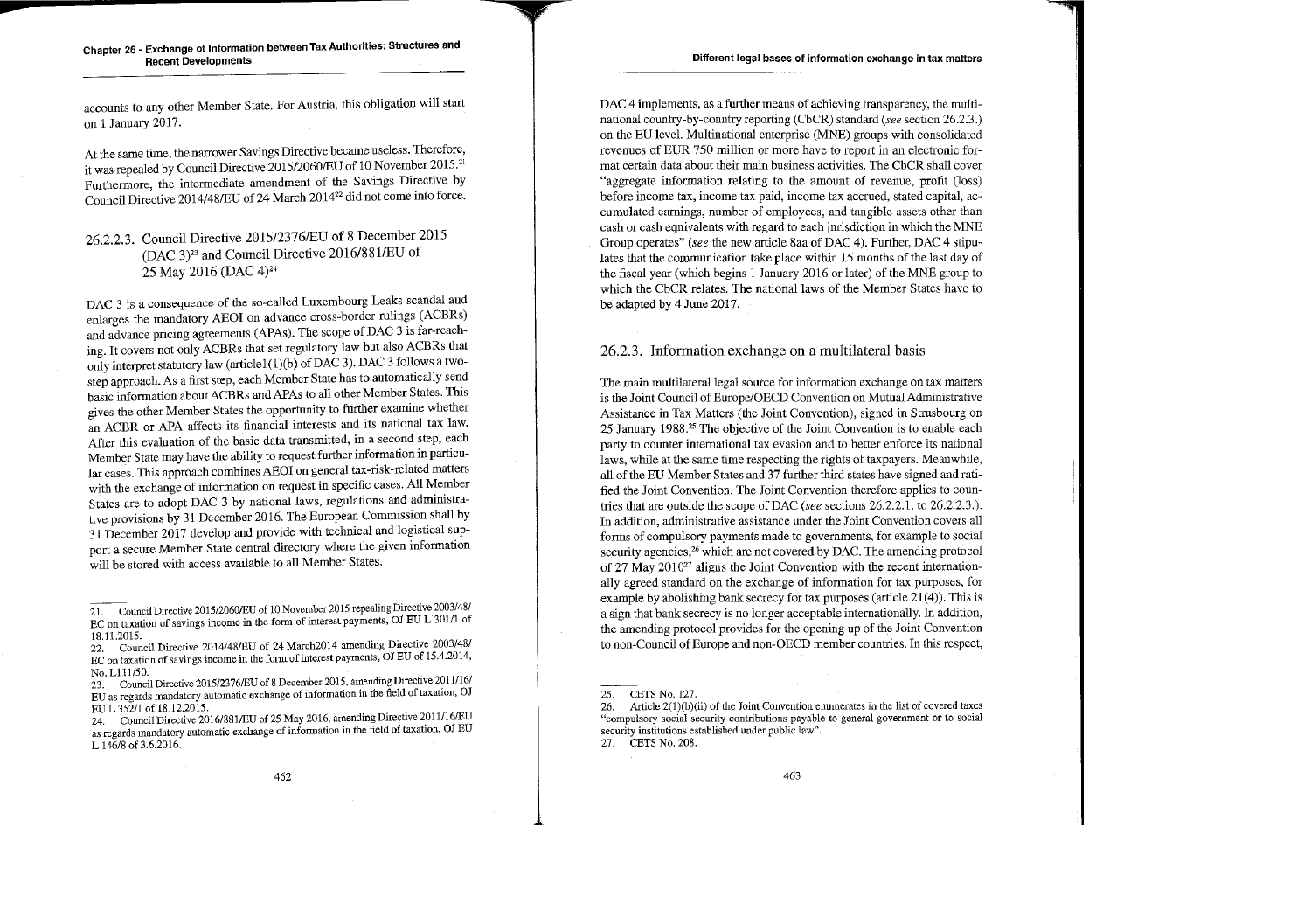the OECD hopes that the updated Joint Convention will become a powerful instrurnent in countering offshore tax evasion.

Based on the Joint Convention, a further important multilateral agreement was concluded to establish the global AEOI standard on financial account information (Automatie Exchange of Financial Account Information (AEFI)) on 29 October 2014 (MCAA l), already mentioned in the context ofDAC 2 *(see* section 26.2.2.2.). MCAA 1 has been followed by MCAA 2, of 27 January 2016, which 31 states signed to establish a CbCR standard. As of 30 June 2016, 13 further states have joined MCAA 2. The CbCR standard of MCAA 2 matches with DAC 4 (see section 26.2.2.3.).

# 26.2.4. Concurrences of the legal bases

The variety of legal sources regulating international cooperation raises the question of concurrences between these legal sources. EU law is superior to national legislation. EU law is also superior to the exchange of mformation articles in tax treaties. Accordingly, EU Member States are bound by the principles of DAC *(see* sections 26.2.2.1. to 26.2.2.3.), as implemented into national law. This can result in overlaps/disagreements in relation to the exchange of information involving articles in tax treaties, especially if a tax treaty only contains narrow information provisions that are not up to the standard of DAC. In these cases, the standard of DAC that is implemented into national laws of the Member States displaces the narrower information provisions of bilateral tax treaties. Only if the obligation in a tax treaty to provide information goes further than that prescribed by DAC 1 do the provisions of the tax treaty apply. In this respect, DAC provides a minimum standard for the purpose of realizing the harmonized exchange of information between EU Member States. From the perspective of the individual taxpayer and private institutions, that can lead to a more intensive intrusion into private legal rights, as confirmed by the irrelevance of bank secrecy as a former impediment to a cross-border exchange of information.

The above-mentioned arguments also remain valid as regards the relationship between EU directives and multilateral sources like the Joint Convention. For example, DAC (also in its last version, *see* section 26.2.2.3.) sets a minimum standard of information exchange in EU tax matters internally that cannot be undercut by a multinational agreement. The European Commission only uses the infringement procedure of article 25 8 of the TFEU when a Member State does not implement the supremacy of EU law as such. Thus, article 26 of the DTT provisions and multinational agreements have little relevance in the relationship between EU Member States compared to third countrics. In particular, TIEAs (see section 26.2.1.2.) are focused on tax haven states and not on EU Member States, to which the directive would apply.

### 26.3. Different types of information exchange instruments

#### 26.3 .1. Exchange of information on regnest

Exchange of information on request describes a situation in which the competent authority of one state asks for particular inforrnation from the competent authority of another state with a special tax case in mind. The requested information typically relates to an examination, inquiry or investigation of the liability of a taxpayer for specified tax years. The requested authority clarifies the relevant facts and transmits the information to the requesting state. Article 18(1) of DAC 1 and article 26(4) of the OECD MTC state that the requested authority should use its information-gathering measures to obtain the requested information, even though that state may not require such information for its own tax purposes. This can be classified as the passive exchange of information, because the requesting state has no control or influence over the actions of the requested state. 28 This method of exchange of information is also passive from the point of view of the taxpayer, as the taxpayer cannot require the state of residence to use the mutual assistance procedures (MAPs). It is a general subsidiarity principle of tax cooperation that a contracting party should nse all means in its own territory to obtain the information before sending a request, except where this would give rise to disproportionate difficulties. This principle is also to be found in article  $17(1)$  of DAC 1 and in the OECD Manual on the Implementation of Exchange of Information Provisions for Tax Purposes (OECD Manual).<sup>29</sup> In general, a precondition for the supply of information is that the requested information is foreseeably relevant to the enforcement of the domestic laws of the requesting state. The fiscal authority checks incoming requests with respect to their relevance from the point of view of an ex ante observer. This means the authority does not investigate explicitly if the requesting state actually possesses no tax claim. In doing so, it is assumed that the requesting state has already made use of its investigative powers to the full extent.

A big step towards effective administrative assistance and exchange of information is the standardization of the submission of requests and information.

<sup>28.</sup> *See* Hendricks, *Internationale Amtshilfe,* Diss., 2004, p. 188.

<sup>29.</sup> OECD, *Manual on lnfomwtion Exchange,* 2006, Module 1, p. 2 et seq.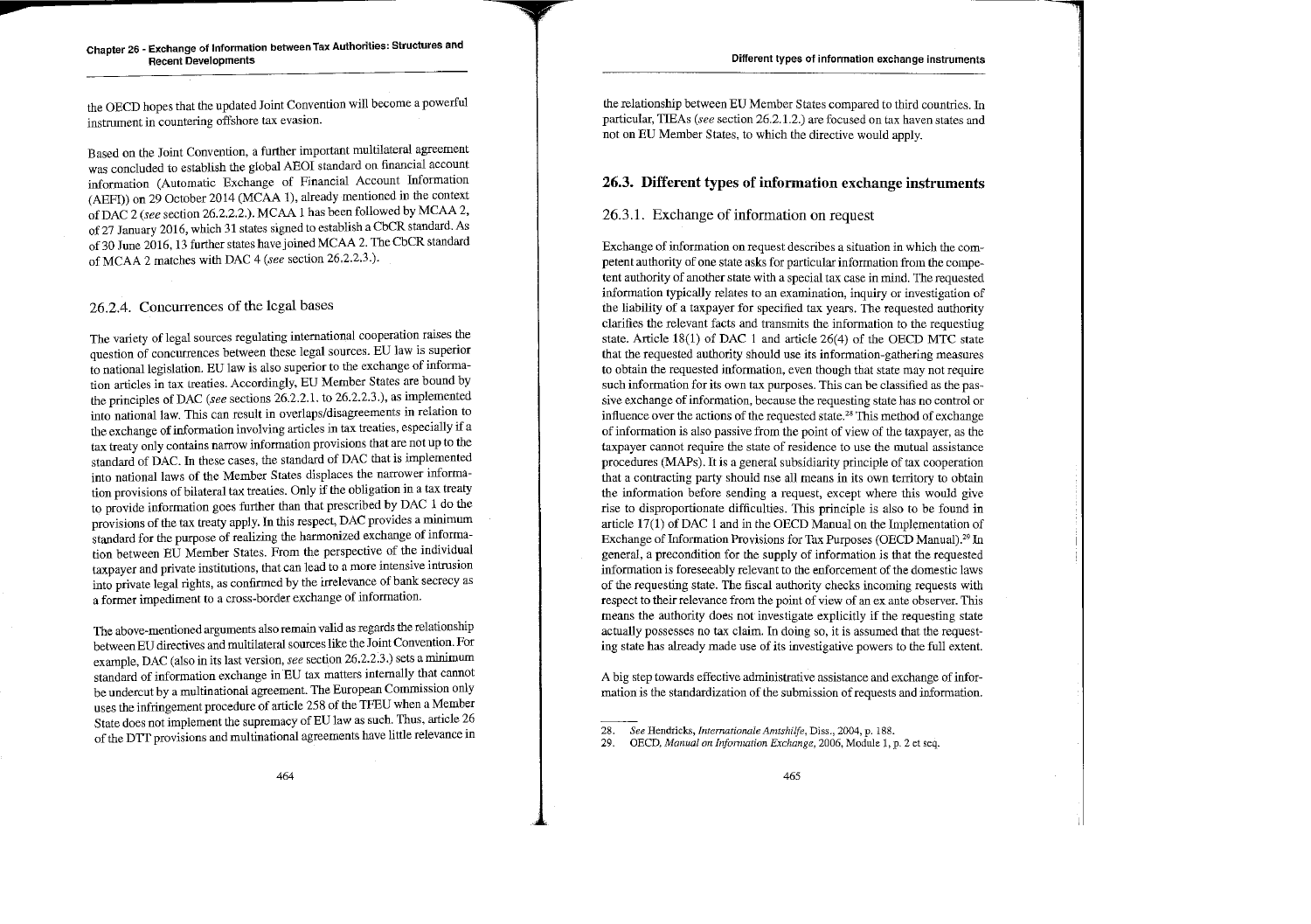F

Article 20(1) and (3) of DAC 1 states that an information request or a spontaneous provision of information (see section 26.3.2.) shall be sent using a standard form. The AEOI *(see* section 26.3.3.) shall be sent using a standard computerized format (article  $20(4)$  of DAC 1). The standard form of the request has to contain specifics such as the identity of the person under examination and the tax purpose for which the information is sought (the same information has to be provided if information is requested under a TIEA, *see* section 26.2.1.2.). In addition, the requesting authority may, to the extent that it is known, provide the narne and address of any person believed to be in possession of the requested information, as weil as any element that may facilitate the collection of information by the requested authority. The use of standard formats is accompanied by regulations concerning the use of the CCN in article 21 of DAC 1. This will make the information exchange faster and is already being used successfully with regard to VAT. Another reason for less efficient information exchange between cooperating countries is linguistically driven. Therefore, requests for cooperation, including requests for notification and attached documents, may be made in any language agreed to between the cooperating parties (article 21(4) of DAC 1). There exists no priority for a particular language.

Pursuant to article 5 of DAC 1, the requested authority shall communicate to the requesting authority any information referred to in article  $1(1)$  of DAC 1 that it has in its possession or that it obtains as a result of administrative enquiries. The single central liaison office, liaison departrnents and the competent officials are also allowed to make and answer a request directly (article  $4(6)$  of DAC 1). The requested authority takes care of the information request in the same way it provides information for national taxation issues (article  $6(3)$  of DAC 1, the equivalence principle). Information shall be provided as quickly as possible, and no later than 6 months from the day the request is received (article  $7(1)$  of DAC 1).

#### 26.3 .2. Spontaneous exchange of information

Spontaneous exchange of information is the provision of information in a singular case to another contracting party that is foreseeably relevant to that other party and that has not been previously requested. According to the OECD, spontaneous exchange of information relies on the active participation and cooperation of local tax officials.<sup>30</sup> Article  $9(1)(a)$  to (e) of DAC 1 lists five circumstances in which the competent authority of a Member State must communicate the information referred to in article 1(1) of DAC 1 to the competent authority of another Member State without prior request:

- (a) the competent authority of onc Mernber State has grounds for supposing that there may be a loss of tax in the other Member State;
- (b) a person liable to tax obtains a reduction in, or an exemption from, tax in one Member State which would give rise to an increase in tax or to liability to tax in the other Member State;
- (c) business dealings between a person liable to tax in one Member State and a person liable to tax in the other Member State are conducted through one or more countries in such a way that a saving in tax rnay result in one or the other Member State or in both;
- the competent authority of a Member State has grounds for supposing that a saving of tax may result from artificial transfcrs of profits within groups of enterprises;
- ( e) information forwarded to one Member State by the competent authority of the other Member State has enabled information tobe obtained which may be relevant in assessing 1iability to tax in the latter Member State.

DAC 1 has the potential to enlarge the scope of spontaneous information exchange in Europe, since article  $9(2)$  states that the competent authority of each Member State may cornmunicate spontaneously to the competent authority of another Member State any information of which it is aware that may be useful to the competent authority of the other Member State. Identifying the existence of one of the aforementioned circumstances requires remarkable efforts by tax officials who are acting without a specific request. However, information exchanged spontaneously represents an effective tool for countering tax evasion and tax fraud, as it reports facts and information that another Member State could hardly autonomously detect. Spontaneous exchange of information, as an effective tool to fight tax fraud, has increased rapidly in the European Union. Relating to the former Mutual Assistance Directive 77/799/EC,<sup>31</sup> the Court of Justice of the European Union (ECJ) has ruled in favour of the obligation to spontaneously exchange information.32 Article 10 of DAC 1 sets a time limit for the transmission of spontaneous inforrnation. Information shall be forwarded as quickly as possible, and not later than 1 month after it becomes available.

<sup>30.</sup> ld., Module 2, p. 3.

<sup>31.</sup> *See supra* n. 9.

<sup>32.</sup> NL: ECJ, 13 Apr. 2000, C-420198, *W.N.,* para. 13.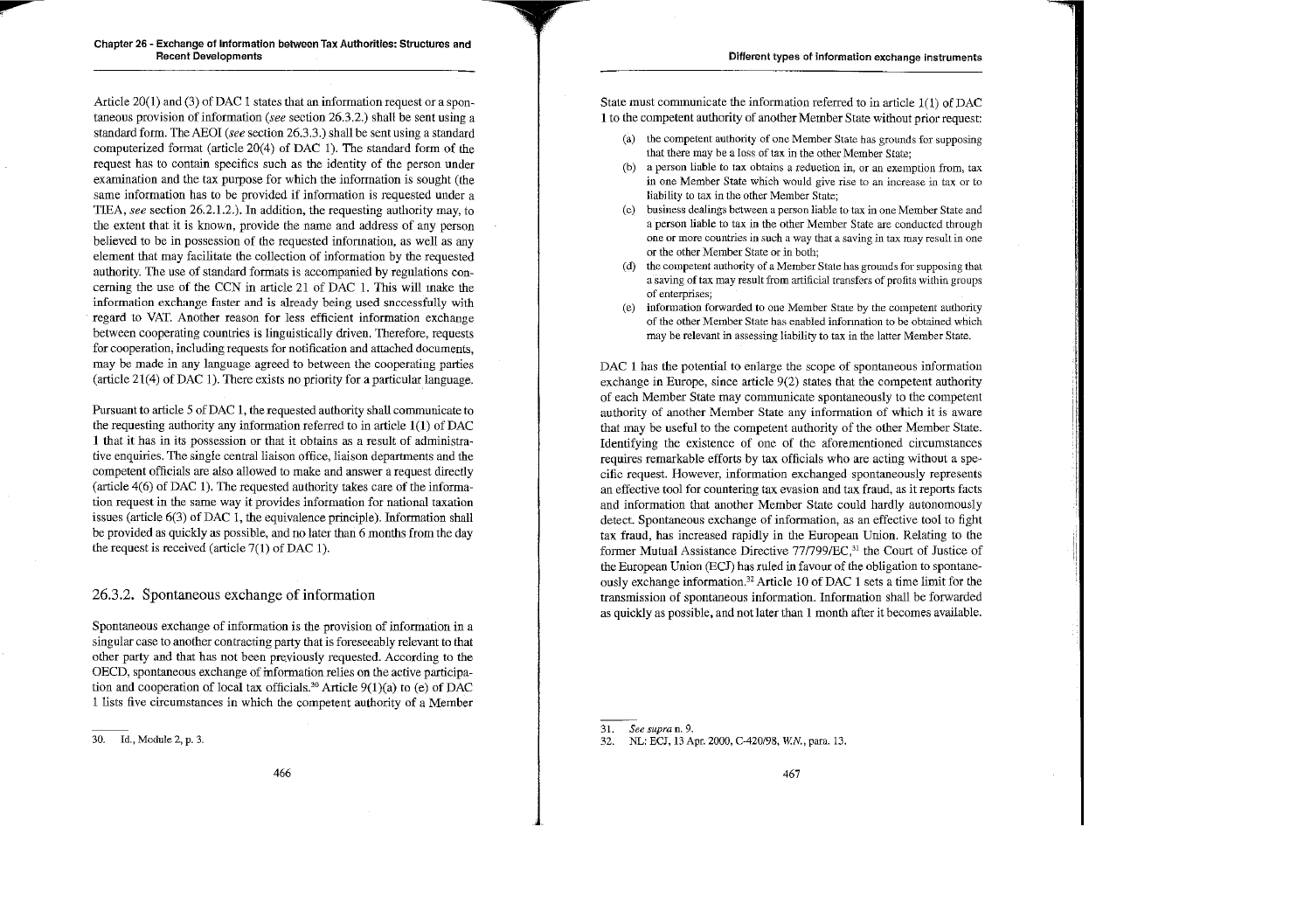#### 26.3.3. Automatie exchange of information

AEOI involves the systematic and periodic transmission of "bulk" taxpayer information by the source state to the residence state regarding various categories of income, without a formal request being made.<sup>33</sup> This, therefore, represents the continuous exchange of information between states. In contrast to spontaneous exchange of information, AEOI is not based on a singular case but, rather, infonnation referring to defined case groups is transmitted automatically. According to article 3(9) of DAC (in the last version amended by DAC 2-4): '"Automatie exchange' means the systernatic communication of predefined information without prior request, at pre-established regular intervals". AEOI can be classified as a means of cross-border risk management, as it offers the information recipient state the possibility to match the infonnation transmitted with the information contained in a tax declaration or return.<sup>34</sup> The most cost-effective way to process the information is to receive the foreign-source information in digital form, so that it can be fed into the recipient's tax database and automatically be matched against the income reported by taxpayers and, furthermore, can easily be transmitted to local tax offices if necessary. As already mentioned *(see* sections 26.2.2.2. and 26.2.2.3.), AEOI has gained relevance in the world of international cooperation on tax matters, with the common standard on financial account information<sup>35</sup> being adopted by the European Union.<sup>36</sup>

However, the recipient state is faced with the need to process a huge amount of data delivered by foreign states without prior specific risk examinations. The Member States have to ensure that the transmitted information be used in a proper tax risk management framework and not simply be archived. To avoid the risk of accumulating huge data sets of unprocessed information, the competent authority of a Member State may indicate to the competent authority of another Member State that it does not wish to receive information regarding certain tax categories (see article 8(3) of DAC 2). Member States can use this provision to ensure that the data received through AEOI will be processed and evaluated by their national risk management systems.

35. *See* OECD, *Standardfor Information Exchange of Financial Information in Tax Matters – New single global standard for the automatic exchange of information between key authorities worldwide,* 2014.

#### 26.3.4. Concurrences of the different types of information exchange

Exchange of information on request always starts at the initiative of a state that is interested in securing its tax revenues and is therefore requesting specific information before another state has examined the case. From this perspective, spontaneous and automatic exchanges of information feature additional developments. Both instruments require activities by the Member State that transmits the information at its initiative. The requesting states decide what kind of information may be relevant to another Member State. International tax cooperation has progressed further, whereby states are proactive and transmit useful infonnation. In general, TIEAs da not provide for the automatic sharing of tax information (see section  $26.2.1.2$ .). Thus, the new common standard of automatic exchange of financial account information embodies a remarkable step towards proactive tax cooperation between countries, including former tax havens.

Witb regard to the usefulness of the individual information types in fighting tax fraud and evasion, there is no hierarchy between the various forms, as each information type is appropriate for pursuing a specific goal.<sup>37</sup> Therefore, the interaction of the different information types is widely recognized as an adequate system for the purpose of sharing/exchanging information on tax-related matters. Information an request and spontaneous information gathering are considered to be case-specific, as they contribute to reduce concrete risks. By contrast, AEOI contributes to reducing abstract risks. As already mentioned *(see* section 26.2.2.3.), the instruments of AEOI and single requests for information may be combined in a two-step approach.

#### **26.4. Legal protection of taxpayers**

#### 26.4.1. Legal enterprise secrets

Article 17(4) of DAC 1 gives the Member States the right to refuse the provision of information where it would lead to the disclosure of a commercial, industrial or professional secret or of a commercial process. Accordingly, article  $26(3)(c)$  of the OECD MTC prohibits imposing on a contracting state the obligation "to supply information that would disclose any trade, business, industrial, commercial or professional secret or trade process". A trade or business secret is generally understood to imply facts and circumstances

<sup>33.</sup> OECD *Manual, supra* n. 29, Module 3, p. 3.

<sup>34.</sup> The function of an automatic exchange of information as a component of intema~ tional tax risk management is emphasized by Seer/Gabert, Steuer und Wirtschaft 2010, p. 3 (p. 10 et seq.).

<sup>36.</sup> *See especially* Directive 2014/107/EU (DAC 2), *supra* n. 16.

<sup>37.</sup> Seer, *supra* n. 4, p. 72.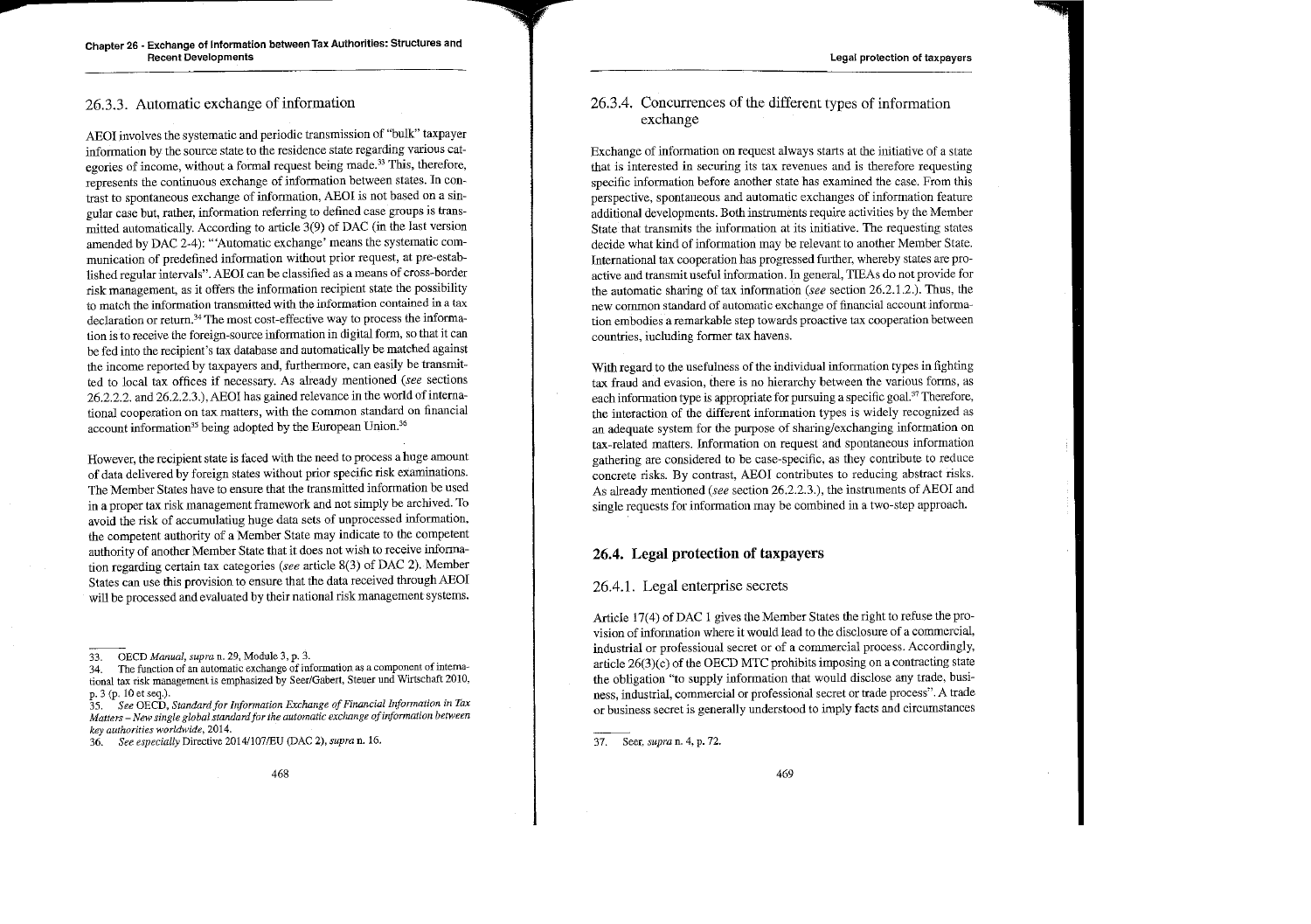that are of considerable economic importance, that can be exploited practically and the authorized use of which may lead to serious damage (e.g. may lead to severe financial hardship).<sup>38</sup> However, article 18(2) of DAC and article  $26(5)$  of the OECD MTC state that the provision of information shall not be refused solely because the information is held by a bank or other financial institution. This distinction makes sense, as the different secrets shall protect completely different issues. Enterprise secrets protect a country's companies, their inventions aud investrnents, aud they thereby strengthen economic competition. These secrets are part of the freedom to conduct a business (article 16 of the European Convention of Fundamental Rights (ECFR)), are often the result of this business aud are protected as (intellectual) property (article 17 of the ECFR). In contrast to this, bank secrets are not results of the business. They stand apart from this and can rather hinder the competent authority of a Mernber State determining the exact tax base of a taxpayer, because it does not get cornplete inforrnation regarding the relevant income. This lack of information supports lax fraud and evasion. Furthermore, investors tend to invest in countries where no such information has to be provided to their state of residence. In contrast to protecting enterprise secrets (as in article  $17(4)$  of DAC 1), this leads to a negative influence in competition in the internal market.

### 26.4.2. Personal data protection by EU law and the ECJ

Article 25 and recital 27 of DAC 1 clarify that all exchange of information is subject to the provisions of implementing Directive  $95/46/EC^{39}$  and to Regulation (EC) No. 45/2001.40 Recital 28 adds that DAC 1 respects the fundamental rights and observes the principles which are recognized, in

particular, by the ECFR. As part of primary EU law, $41$  article 7 of the ECFR $42$ demands respect for private and family life. Article 8 of the ECFR refers to the protection of personal data. Article 8(2) of the ECFR specifies that "such data must be processed fairly for specified purposes and on the basis of the consent of the person concerned or sorne other legitirnate basis laid down by law. Everyone has the right of access to data which has been collected concerning him or her, and the right to have it rectified". Limitations on the exercise of the rights aud freedoms grauted by the charter have to be provided by law and have to respect the essence of those rights and freedoms. Subject to the principle of proportionality, limitations may be made only if they are necessary and genuinely meet objectives of general interest recognized by the Union or the need to protect the rights and freedoms of others (article  $52(1)$  of the ECFR).

This matches with the European Convention for the Protection of Human Rights and Fundamental Freedoms of 4 November 1950 (ECHR).<sup>43</sup> Under the heading "Right to respect for private and family life", article 8 of the **ECHR** provides:

Everyone has the right to respect for his private and family life, his horne and bis correspondence. There shall be no interference by a public authority with the exercise of this right except such as is in accordance with the law and is necessary in a democratic society in the interests of national security, public safety or the economic wellbeing of the country for the prcvention of disorder or crime, for the protection of health or morals, or for the protection of the rights and freedorns of others.

Article 52(3)(1) of the ECFR provides that, as far as the EU Charter contains rights that correspond to rights guaranteed by the ECHR, the meaning and scope of those rights shall be the same as those laid down by the ECHR. Therefore, the ECHR sets on the level of the EU fundamental rights a kind of minimum standard, which cau be enhanced by EU law *(see* article 52(3) (2) of the ECFR).

As part of secondary EU law, the Data Protection Directive 95/46/EC of 24 October 199544 aims to protect the right to privacy with respect to the processing of personal data of natural persons. But the free flow of this data

<sup>38.</sup> Commentary on Article 26 of the OECD MTC, para. 19.2.

<sup>39.</sup> Directive 95/46/EC of the European Parliament and of the Council of 24.10.1995 on the protection of individuals with regard to the processing of personal data and on the free movement of such data, OJ EU of 23.11.1995, L281/31. Directive 95/46/EC will be repealed by the Regulation (EU) 2016/679 of the European Parliament and of the Council of 27 April 2016 on the protection of natural persons with regard to the processing of personal data and on the free movement of such data (General Data Protection Regulation  $(GDPR)$ ). OJ EU of 4.5.2016, L119/1, with effect from 25 May 2018.

<sup>40.</sup> Regulation No. 45/2001 of the European Parliament and of the Council of 18 December 2000 on the protection of individuals with regard to the processing of per~ sonal data by the Community institutions and bodies and on the free movement of such data, OJ EU of 12.1.2001, L8/1.

<sup>41.</sup> Article 6(1) of the Treaty on European Union of 13 Dec. 2007 (TEU), consolidated version, OJ EU of 26.10.2012, C326/13.

<sup>42.</sup> Charter of Fundamental Rights of the European Union, OJ EU of 26.10.2012, C326/39I.

<sup>43.</sup> CETS No. 5.

<sup>44.</sup> *See supra* n. 39.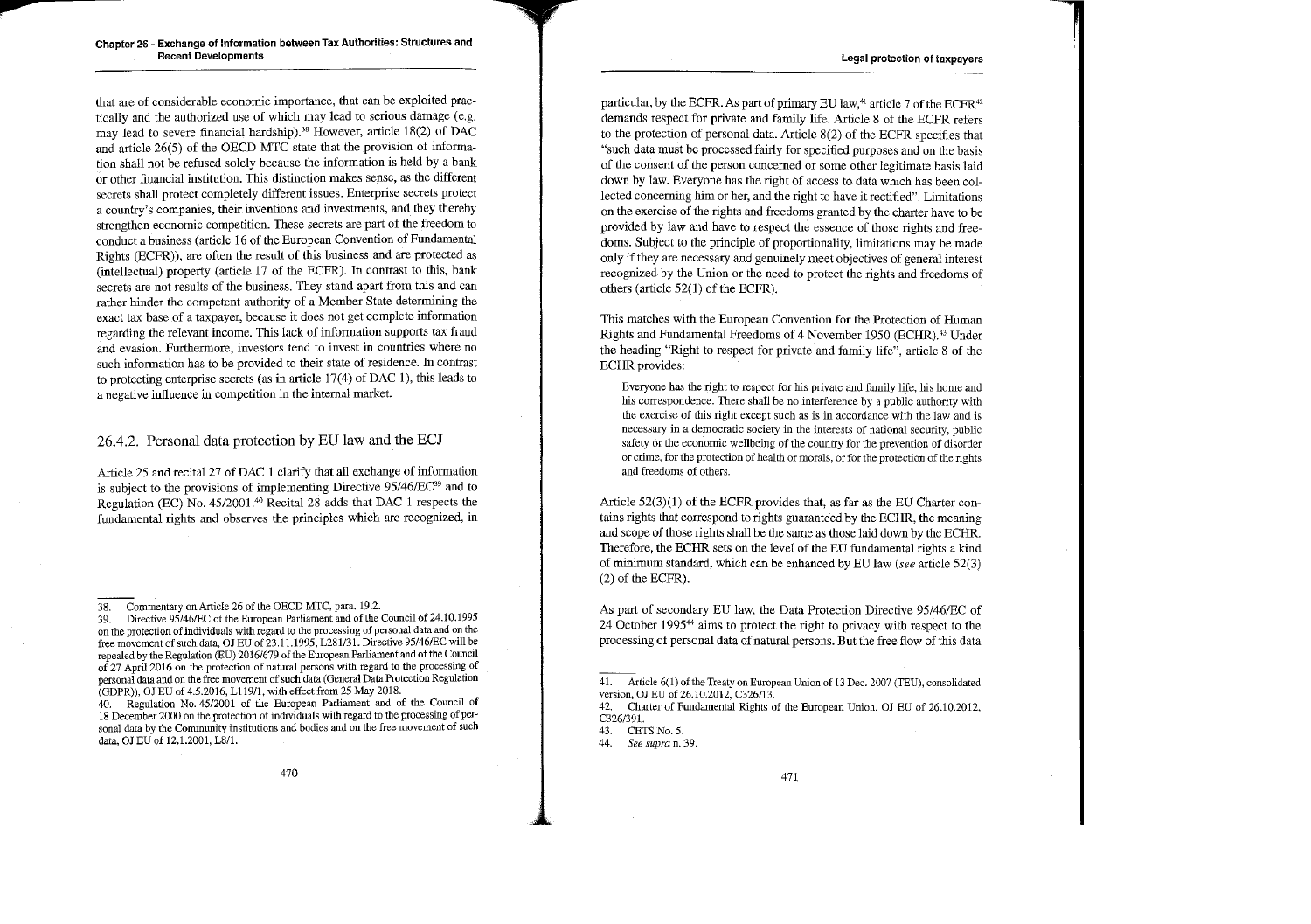.. ------------~

shall neither be restricted nor prohibited (article 1). Pursuant to article 3(1) of Directive 95/46/EC, the directive is applicable for the processing of personal data, as defined in article 2(a), by automatic means. Personal data is detined as the information regarding identified or identifiable persons (identification by an identification number or other factors relating to his identity). In order to collect and process this personal data, a specified, explicit and legitimate purpose has to exist and the data has tobe adequate, relevant and not excessive regarding those purposes (article 6(l)(b) and (c) of Directive 95/46/EC). Processing of personal data is only allowed under the circumstances !isted in article 7 of Directive 95/46/EC. The relevant case here is stated in article  $6(1)(e)$  and refers to the processing of data in order to fulfil a task carried out in the public interest or in the exercise of official authority.

On these legal bases, the ECJ has made paramount decisions in recent years dealing with the area of data protection. In the joined cases of *Schecke GbR*  and *Eifert*, the Grand Chamber of the ECJ<sup>45</sup> examined whether the publication of information on beneficiaries of agricultural aid on the website of agricultural state agencies violates (primary) EU law, although the publication has been provided by EU regulations<sup>46</sup> as secondary law to realize the principle of transparency and the concept of an "open govemment". At first, the ECJ secured that even EU regulations have to be assessed in light of the provisions of the EU Charter, which has, after article 6(1) of the TEU, the same legal value as the treaties. However, the fundamental right of personal data protection is not an absolute right but must be considered in relation to its function in society.<sup>47</sup> Article 52(1) of the ECFR accepts limitations of fundamental rights, but any limitation on the exercise of the rights and freedoms recognized by the EU Charter must be provided for by law and respect the essence of those rights and freedoms. Subject to the principle of proportionality, limitations may be made only if they are necessary and genuinely meet objectives of general interest recognized by the Union or

46. Council Regulation (EC) No. 1290/2005 of 21 June 2005 on the financing of the common agricultural policy, OJ EU of 11.8.2005, L209/1; Council Regulation (EC) No. 1437/2007 of 26 November 2007 amending Regulation (EC) No. 1290/2005 on the financing of the common agricultural policy, OJ EU 7.12.2007, L322/1; Commission Regulation (EC) No. 259/2008 of 18 March 2008 laying down detailed rules for the application of Council Regulation (EC) No. 1290/2005 as regards the publication of infor**mation on the beneficiaries of funds deriving from the European Agncultural Guarantee Fund (EAGF) and the European Agricultural Fund for Rural Development (EAFRD), OJ**  EU of 19.3.2008, L76/28.

the need to protect the rights and freedoms of otbers. In the specific context of the right of personal data protection, data processing is only permitted fairly for specified purposes and on the basis of the consent of the person concemed or some other legitimate basis laid down by law (article 8(2)(1) of the ECFR). Regarding the personal scope of data protection, the ECJ differentiales between natural and legal persons. Legal persons deserve data protection only as far as the official title of the legal person identifies one or **more natural persons.48 On the other hand, it is not relevant in this respect**  that the published data concerns activities of a professional nature.<sup>49</sup> The publishing of the concrete amount of aid deriving from the EU Common Agricultural Policy violates the fundamental right of data protection of the **beneficiaries, because this amount represents part of their personal income.** 

**For the question of the justification of interference with the fundamental**  right of personal data protection, the ECJ examined the following touch**stones in a three-stage check:50** 

- (1) does a law exist that provides the interference of the fundamental right?
- (2) does a general interest exist that is accepted by EU law and may justify the limitation of the fundamental right? and
- (3) as one of the general principles of EU law, is the limitation of the fundamental right proportional in relation to the legitimate aim pursued?

In the specific cases, the ECJ saw a disproportional public transparency. The principle of proportionality requires that measures implemented by EU acts are appropriate for attaining the objective pursued and do not go beyond what is necessary to achieve it. The ECJ has pointed out that it is **necessary to determine whether the European Council and Commission**  balanced the European Union's interest in guaranteeing the transparency **of its acts and ensuring the best use of public funds against the interference**  with the right of the beneficiaries concerned to respect for their private life in general and to the protection of their personal data in particular. The court has held in this respect that derogations and limitations in relation to the protection of personal data must apply only in so far as they are strictly necessary. 51 The ECJ misses the consideration of the EU legislator to reduce the intrusion into the personal data rights of natural persons by limiting the publication of data by narne relating to those beneficiaries according to the **periods for which they received aid or the frequency or nature and amount** 

<sup>45.</sup> DE: ECJ (Grand Chamber), 9 Nov. 2010, Joined Cases C-92/09 and C-93/09, *Volker und Markus Schecke GbR and Eifert v. La.nd Hessen,* **(2010) ECR I-11063.** .

**<sup>47.</sup> ECJ,** *supra* **n. 45, para. 48.** 

<sup>48.</sup> Id., para. 53.

<sup>49.</sup> Id., para. 59.

<sup>50.</sup> ld., para. 66 et seq.

<sup>51.</sup> ld., para. 77.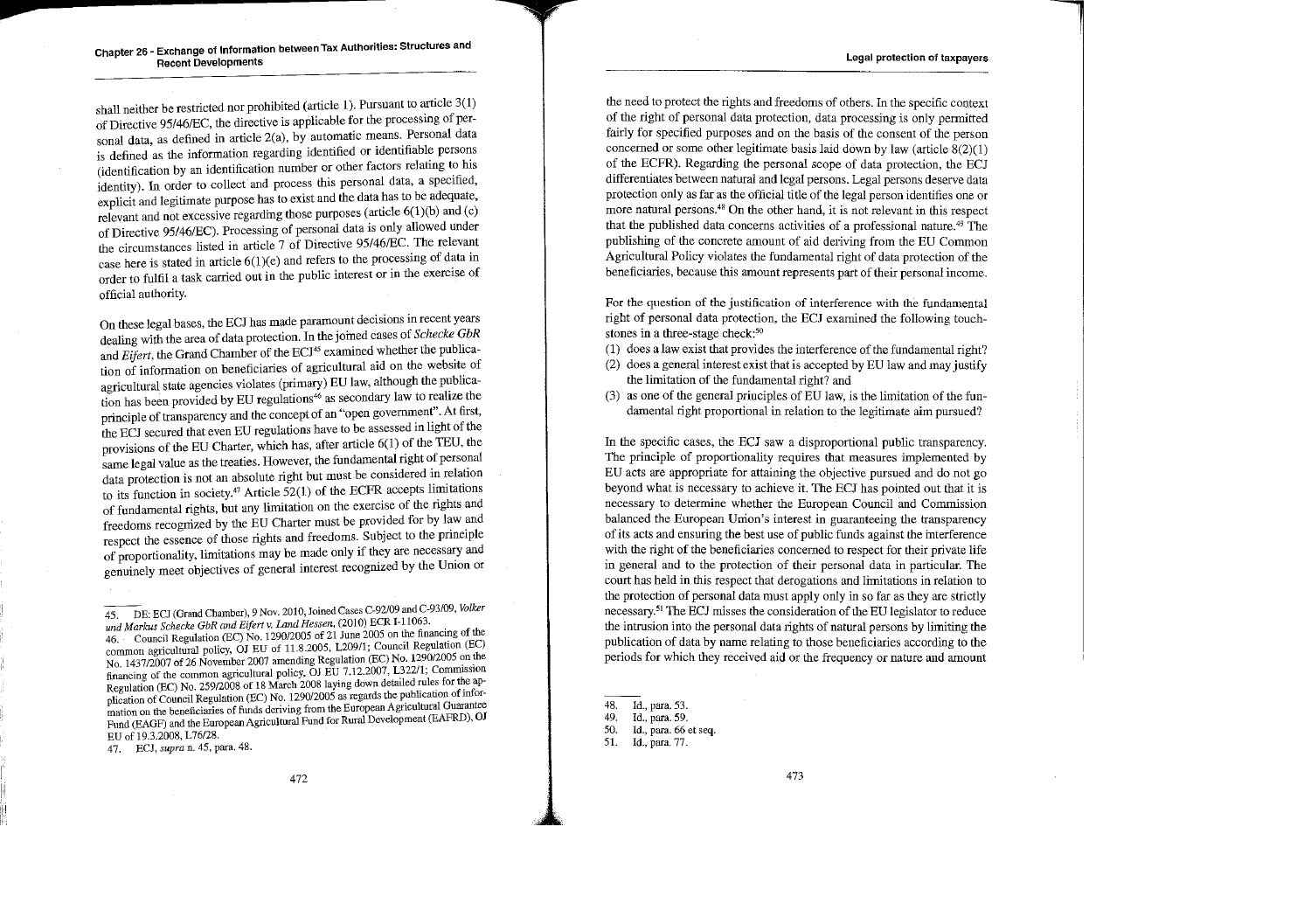#### **Legal protection of taxpayers**

of aid received.52 However, finally, the ECJ reduces the requirements of proportionality for the limitation of fundamental rights even of such legal persons as are titled by the name of a natural person. The ECJ argues that legal persons are already subject to a more onerous obligation in respect of the publication of data relating to them. Furthermore, the obligation on the competent national authorities to examine, before the data in question is published and for each legal person who is a beneficiary of aid, whether the name of that person identifying natural persons would impose on those authorities an unreasonable administrative burden.<sup>53</sup>

In two further cases, the Grand Chamber of the ECJ<sup>54</sup> has taken the opportunity to set limits on the retention of personal data generated or processed in connection with the provisions of Directive 2006/24/EC.<sup>55</sup> The aim of Directive 2006/24/EC has been to ensure that data is available for the pur**pose of the investigation, detection and prosecution of serious crime, as**  defined by each Member State in its national law. The fight against serious crime and terrorism is an objective of a general public interest.56 Such public interests have to be weighed against the offence to the fundamental right to privacy and the other rights laid down in articles 7 and 8 of the ECFR, measured according to the principle of proportionality, Due to article 7 of Directive 2006/24/EC, certain principles of data protection and data security must be respected by providers of publicly available electronic communica**tions services or of public communications networks so that the retention of**  data does not affect the essence of the fundamental right to the protection of personal data ensbrined in article 8 of the ECFR. According to article 5( 4) of the TEU, the content and form of Union action shall not exceed what is necessary to achieve the objectives of the treaties under the principle of proportionality. Under EU law, limitations to rights and freedom granted by the EU Charter have to genuinely satisfy an objective of general interest. According to settled case law of the ECJ, the principle of proportionality requires that actions of EU institutions shall be appropriate for attaining the legitimate objectives pursued by the legislation at issue and do not exceed the limits of what is appropriate and necessary in order to achieve those

53. **Id., para. 87, citing the European Court of Human Rights, 2 Mar. 2009, 2872/02,**  *K.U. v. Finland* **(HUDUC database).** 

**55. Directive 2006/24JEC of the European Parliarnent and of the Council of 15 March 2006**  on the retention of data generated or processed in connection with the provision of publicly **available electronic communications services or of public communications networks, OJ**  EU of 13.4.2006, L105/54.

**56. ECJ,** *supra* **n. 54, para. 42.** 

objectives. The decision of the ECJ of 8 April 2014 states that clear and precise rules governing the scope and application of the measure in question must be laid down and minimum safeguards must be imposed so that the persons whose data has been retained have sufficient guarantees to effectively protect their personal data against the risk of abuse and against any unlawful access to and use of that data.<sup>57</sup> It furthermore stresses that this **Examplement** is more important if the personal data is processed automatically and a significant risk of unlawful access to that data exists.<sup>58</sup> The ECJ misses clear and precise rules governing the extent of the interference with the fundamental rights enshrined in articles 7 and 8 of the ECFR.

# 26.4.3. Specific needs of data protection against automatic exchange of information

The AEOI as a tool of international tax risk management in an abstractly defined scope of cases (see section 26.3.3.) will grant the recipient states access to a large amount of data of individuals. As article 25 and recitals 27 and 28 of DAC 1 emphasize, each Member State has to observe the provisions of Directive  $95/46/EC$  as well as the fundamental rights of the individual taxpayer. Article  $6(1)$  of Directive 95/46/EC sets especially the following limitations for collecting and processing personal data:

- collection and processing of personal data are limited by specified, explicit and legitimate purposes, and its further processing is bound to those purposes (article  $6(1)(b)$ );
- collection and proc\_essing of personal data have tobe adequate, relevant and not excessive in relation to the purposes for which it is collected and/or further processed (article  $6(1)(c)$ ); and
- personal data shall be kept no longer than necessary for the purposes for which the data was collected or for which it is further processed (article  $6(1)(d)$ ).

Article 12 of Directive 95/46/EC provides individuals a right of access to information about the collection and procession of their personal data. However, article 13(1)(e) of Directive 95/46/EC gives the Member States the discretion to restrict the scope of obligations and rights provided in favour of individuals when such a restriction constitutes a necessary measure to safeguard an important financial interest of a Member State or of the European Union, including taxation matters. This exception shows that

<sup>52.</sup> Id., paras. 81 and 84.

<sup>54.</sup> AU: ECJ, 8 Apr. 2014, Joined Cases C-293/12 and C-594/12, *Digital Rights lreland*  Ltd. v. Kärntner Landesregierung and others.

<sup>57.</sup> Id., para. 54. 58. ld., para. 55.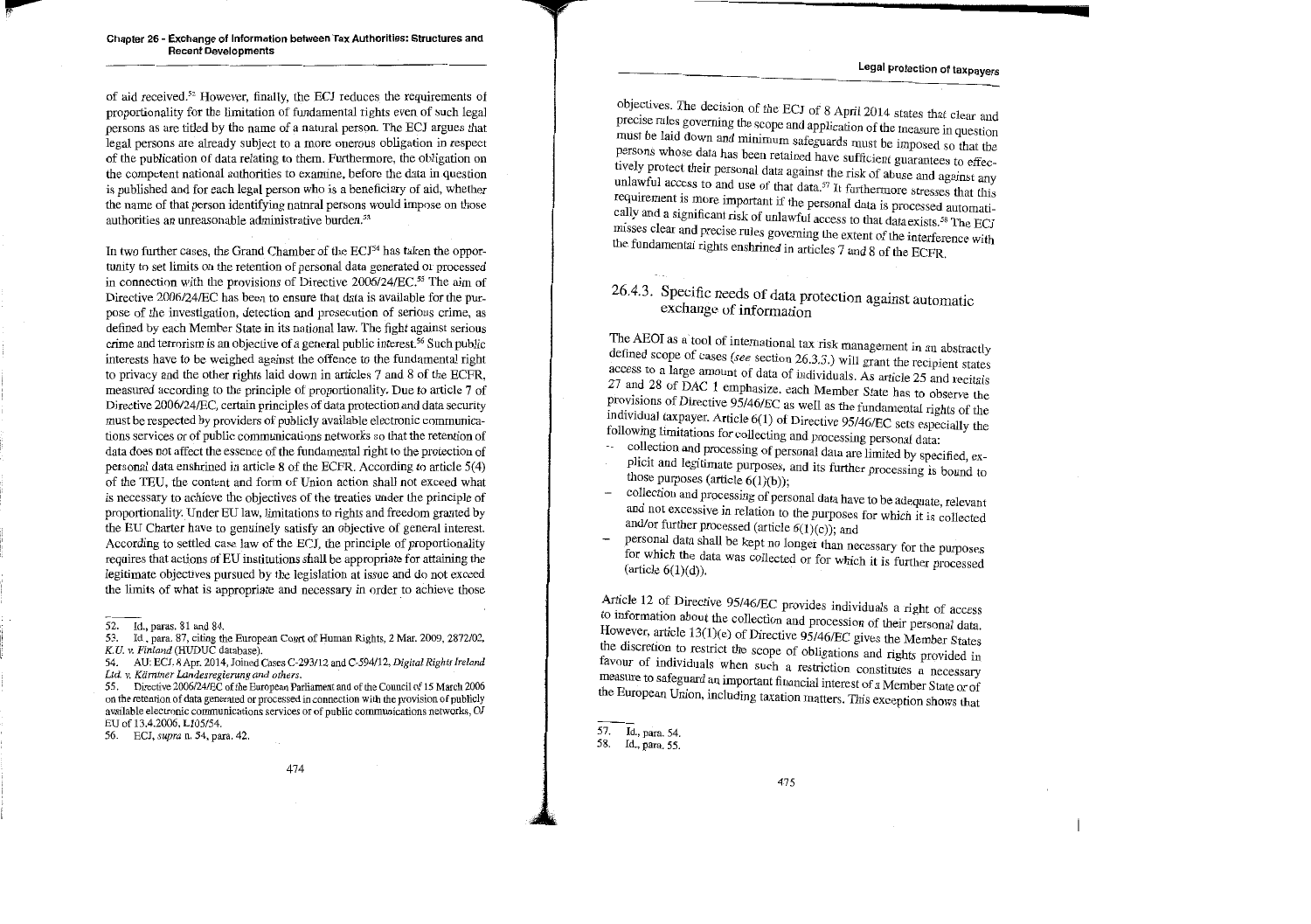the EU legislator considers national tax matters as a legitimate public interest for restricting the personal data rights of individuals. In the light of the aforementioned jurisdiction of the ECJ (see section 26.4.2.), the restriction has to be set by parliamentary law and shall not go beyond that level which is necessary to pursue the public goal of tax supervision and enforcement. Article 25(2) of DAC 1, however, demands such restrictions to the extent required in order to safeguard the national tax interests.

The bulk of cross-border exchanged personal data will rapidly increase after implementation ofDAC 2 *(see* section 26.2.2.3.) in Member States' national laws. The scope of automatically transmitted financial account information will be by far broader than it has been before, according to article 8(1) of DAC 1. The European Commission's Expert Group on Automatie Exchange of Financial Account Information is concerncd that DAC 2 1nay violate preconditions set by recent ECJ rulings abont data protection *(see* section 26.4.2.).<sup>59</sup> The AEFI Expert Group argues that one of the fundamental principles governing the legitimacy of the collection of data is that indicia for incorrect behaviour of persons rnust exist. As these requirements are unalterable, data collections withont cause, at random, may simply be unconstitutional.

However, AEOI is an instrument that is based only on general abstract risk management criteria. Therefore, it must be sufficient ü the transmitted facts (such as the name of the account holder, the account's balance or value and the total gross amount of interests or dividends) are potentiaJly relevant for the residence state of the account holder, Furthermore, the Member States have to guarantee that the information transmitted is not just stored but is used in matching systems to verify the incoming tax returns as a part of the international tax risk management. An important uotification obligation is provided by the new article 25(3) of DAC 2. Bach Member State shall ensure that each reporting financial institution (RFI) under its jurisdiction informs each individual reportable person concerned that the AEFI relating to him will be collected and transferred in accordance with DAC 2. Additionally, each Member State shall ensure that the RFI provides to that individual all information he is entitled to under its domestic legislation implementing Directive 95/46/EC in sufficient time for the individual to exercise his data protection rights and, in any case, before the concerned RFI reports the AEFI to the competent authority of its Member State of residence. The new article  $25(49)$  of DAC 2 gives a hint as to the maximum

safe-keeping period. The data shall be retained for no longer than necessary to achieve the purpose of DAC 2 and, in any case, in accordance with the domestic rules on statute of limitations.

The AEFI Expert Group also points out the need for appropriate protection of the personal data transferred under AEOL However, DAC 2 does not have any effective mechanism to protect the data of account holders transferred outside of the European Union.60 An example of a good practice is offered by article 22 of the Joint Convention.<sup>61</sup> This provision of secrecy demands the following:

(1) Any infonnation obtained by a Party under the Convention shall be treated as secret in lhe same manner as information obtained under the domestic laws of that Party. or under the conditions of secrecy applying in the supplying Party if such conditions are more restrictive.

(2) Such inforrnation shall in any case be disclosed only to persons or authorities (including courts and administrative or supervisory bodies) involved jn the assessment, collecting or recovery of, the enforcement or prosecution in respect of, or the determination of appea1s in relation to, taxes of that party. Only the persons or authorities mentioned above may use the information and then only for such purposes. They may, notwithstanding the provisions of paragraph 1, disclose it in public court proceedings or in judicial decisions relating to such taxes, subject to prior authorisation by the competent authority of the supplying Party. Howcver, any two or more Parties may mutually agree to waive the condition of prior authorisation.

#### $\left[ \ldots \right]$

(4) Notwithstanding the provisions of paragraphs 1, 2 and 3, information received by a Party may be used for other purposes when such information may be used for such other purposes under the laws of the supplying Party and the competent authority of that Party authorises such use. Information provided by a Party to another Party may be transmitted by the latter to a third Party, subject to prior authorisation by the competent authority of the first-mentioned Party.

Article 22 of the Joint Convention provides the international tax secret standard by enlarging the national tax secret standard of the submitting state upon the information-receiving states. Concurrently, it expresses the principles of equivalence and reciprocity as general principles of international information exchange. These preconditions may be patterned to safeguard personal data protection between the Member States as well as in the relationship to third countries. The EU standard of data protection has to be

<sup>59.</sup> First Report of the Commission AEF1 expert group on the implementation of Directive 2014/107/EU for automatic exchange of financial account information, March 2015, pp. 7 et seq. and 24-26.

<sup>60.</sup> Id., p. 26.

<sup>61.</sup> *See* section 26.2.3.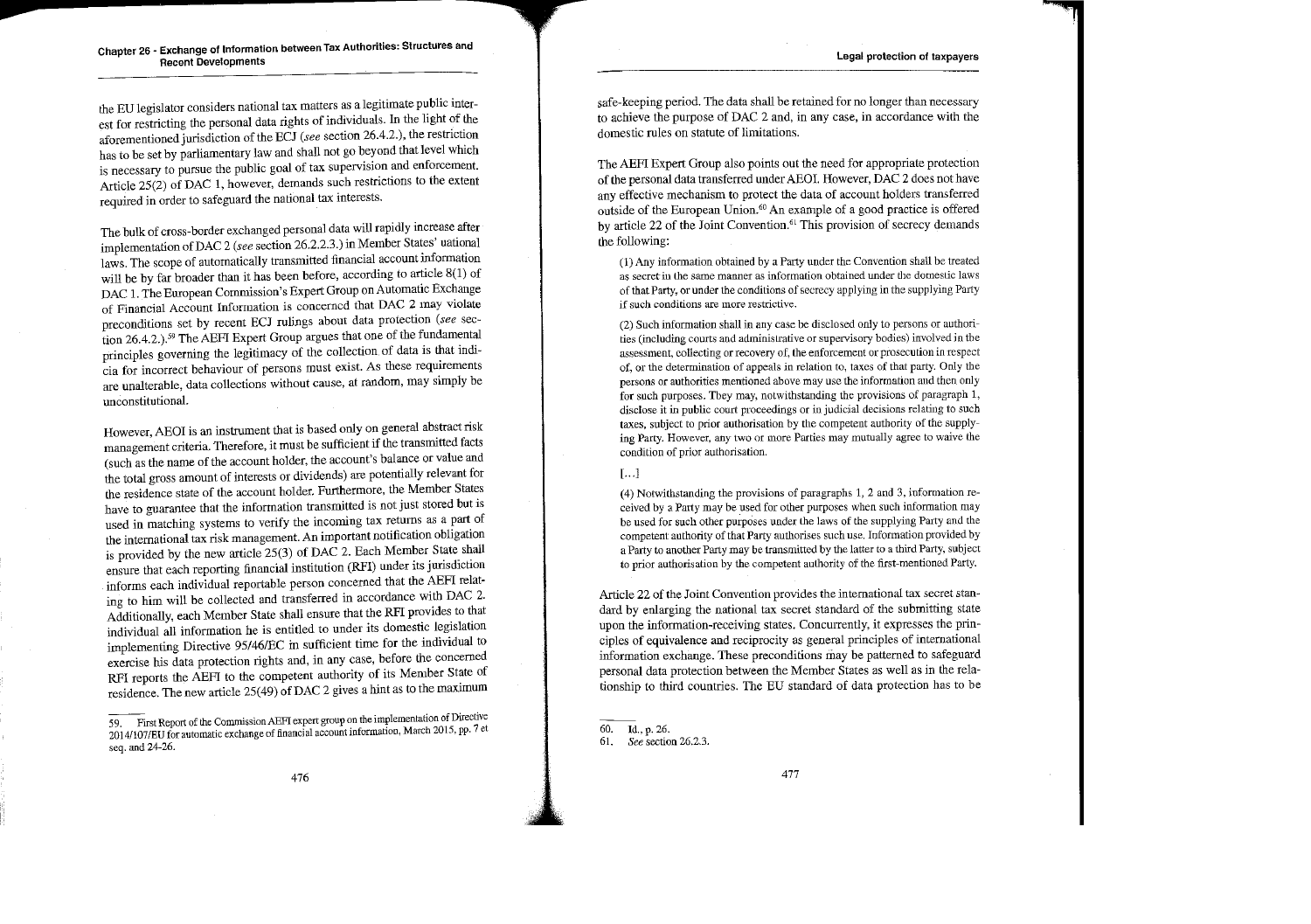#### **Legal protection of taxpayers**

#### **Chapter 26 - Exchange of Information between Tax Authorities: Structures and Recent Developments**

observed not only by each Member State but also by third countries that have been provided with personal data of a Member State of the European Union. Every EU citizen needs the confidentiality tobe assured that his personal data will be transmitted to other fiscal authorities only for tax purposes and under the precondition of EU data protection.

### 26.4.4. Effective procedural instruments of legal protection of taxpayers

The fundamental right of data protection is mainly reserved for natural persons (see section 26.4.2.). Legal persons deserve data protection only as far as the official title of the legal person identifies one or more natu**ral persons. This remains a severe lack of legal protection of legal entities**  whose business or commercial secrets are jeopardized by the exchange of information. Thus, article 17(4) of DAC is the key *(see* section 26.4.1.). Enterprise secrets are less jeopardized by AEOI but more so by spontaneous exchange of information or by information transmittal on request. The **last-mentioned cross-border transmittals of information are always based on examinations in single concrete cases. The legal protection of the taxpayer**  still depends on the national laws in the Member States. In respect of incom**ing requests, we find a clear relationship between notification, consultation**  and intervention rights. National legislation of the Member States differs greatly in this respect. Member States with no notification rights, such as Belgium, Finland, Spain and the United Kingdom, do not have consultation rights.62 ConsequentJy, if taxpayers are not aware of a request, they cannot intervene. In Member States without notification rights, taxpayers may only intervene when they "exceptionally" become aware of the request, e.g. when **the tax authorities are not in the possession of the necessary information and**  have to request it. The right to intervene more or less depends on random events. Overall, it can be said that the level of taxpayer rights at this stage of the process of the exchange of information depends on notification rights. However, taxpayer rights are only effective with regard to the legal protection of taxpayers if they are informed of the request before the information **is transmitted to the other state. In other circumstances, taxpayers have no**  possibility of appeal.

In the OECD's opinion, national law can help to prevent mistakes and facilitate the exchange of information.<sup>63</sup> Clearly, however, notification rights

should not give rise to delays in the exchange of information or make it ineffective. lt is the task of the law, on the one hand, to protect the taxpayer and, on the other, to create rules that permit the effective and swift exchange of information between states. With regard to consultation rights, there are opinions of tax administrators who state that hearings may not have a positive effect on the result of the investigation in all cases because, if taxpayers are warned in advance, they may be able to defeat the objective of the request by adopting counteractive measures. This may be the case for tax fraud investigations. Consequently, it is advocated that, in emergencies, a hearing should not take place, as this could endanger the exchange of information. Generally, extensive legal protection may block the exchange of infonnation. As a result, the public interest in the executable exchange of information must be balanced against the individual's rights to legal protec**tion. Accordingly, taxpayers must provide convincing evidence to verify the**  risk of violating their individual rights, e.g. with regard to enterprise secrets (see section 26.4.1.). If there is no relevant likelihood that the tax authorities could use enterprise secrets for purposes other than lawful taxation, the information should be exchanged witbout delay.

A highly developed instrument regarding legal protection is the preliminary injunction used by a court before a final judgment that prohibits the delivery **of cross-border information. However, in most states, there are only less**  effective legal protections that, at least, provide for claims in respect of the daniage that a taxpayer has suffered as a result of violations of enterprise secrets. Compared to the legal protection with regard to incoming requests, the legal protection against the making of requests is less strong. In these **circumstances, most states do not have any notification rights.** 

Where the taxpayer's residential Member State intends to request another state regarding the taxpayer's tax situation in that state, the EU-wide position of the taxpayer is weaker compared to incoming requests. Only a few Member States have notification rights compared to the situation for incoming requests, so there are virtually no Member States that have to inform the taxpayer regarding incoming requests. Consequently, taxpayers have very few rights with which to prevent a Member State of residence from requesting information from another state. However, it is a positive sign that some Member States first cooperate with the taxpayer and try to obtain the required information before sending a request to another Member State. In **many cases, this can result in an effective and satisfying resolution of an issue.** 

**<sup>62.</sup>** *See* **Seer/Gabert,** *supra* **n. 3, pp. 23-54.** 

**<sup>63.</sup> Cormnentary on Article 26 of the OECD MTC, para. 14.1.**